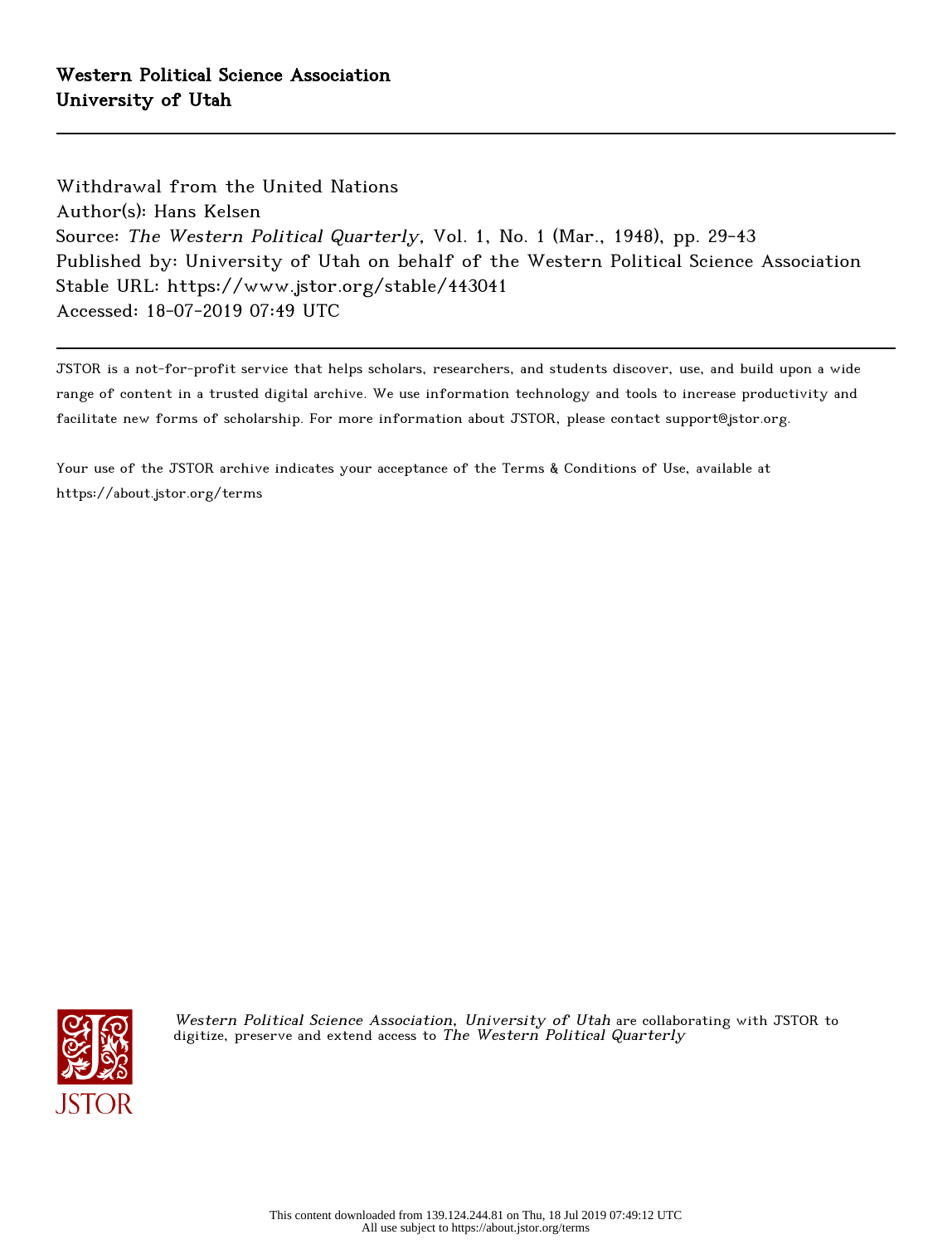## WITHDRAWAL FROM THE UNITED NATIONS  $b\nu$

## HANS KELSEN

## University of California at Berkeley

 Membership in the United Nations may be terminated against the will of the member by expulsion in conformity with Article 6 of the Charter of the United Nations. Can it be terminated voluntarily by withdrawal from the Organization?

 In contradistinction to the Covenant of the League of Nations, the Charter does not contain provisions for withdrawal, nor is it possible to find such clauses in the Dumbarton Oaks Proposals. At the United Nations Conference an International Organization, subcommittee of Committee  $I/2$ , was of the opinion that the Dumbarton Oaks Proposals deliberately omitted provisions for withdrawal in order to avoid the weakness of the League's Covenant.<sup>1</sup> The Dumbarton Oaks Proposals, it was asserted, in tended to establish a really permanent organization. It was argued, among other things, that the possibility of withdrawal would give recalcitrant members the opportunity of securing concessions from the Organization by threatening to leave it.<sup>2</sup> When the question was brought up in Committee 1/2 whether withdrawal should be expressly provided for in the Charter, nineteen states voted affirmatively, and twenty-two states voted negatively. Finally, the Committee agreed that no withdrawal clause should be in serted in the Charter but that its idea could be expressed by the following text, which it decided by thirty-eight votes to insert in the report:

 The Committee adopts the view that the Charter should not make express provision either to permit or to prohibit withdrawal from the Organization. The Committee deems that the highest duty of the nations which will become Members is to continue their cooperation within the Organization for the preservation of international peace and security. If, however, a Member because of exceptional circumstances feels constrained to withdraw, and leave the burden of maintaining international peace and security on the other Members, it is not the purpose of the Organization to compel that Member to continue its cooperation in the Organization.-It is obvious, particularly, that with drawals or some other forms of dissolution of the Organization would become inevitable if, deceiving the hopes of humanity, the Organiza tion was revealed to be unable to maintain peace or could do so only

<sup>&</sup>lt;sup>2</sup>United Nations Conference on International Organization (Hereinafter quoted UNCIO), Summary Report of Sixth Meeting of Committee I/2, May 14, 1945, Doc. 314, p. 2.<br><sup>2</sup>UNCIO, Report of the Rapporteur of Committee I/2 on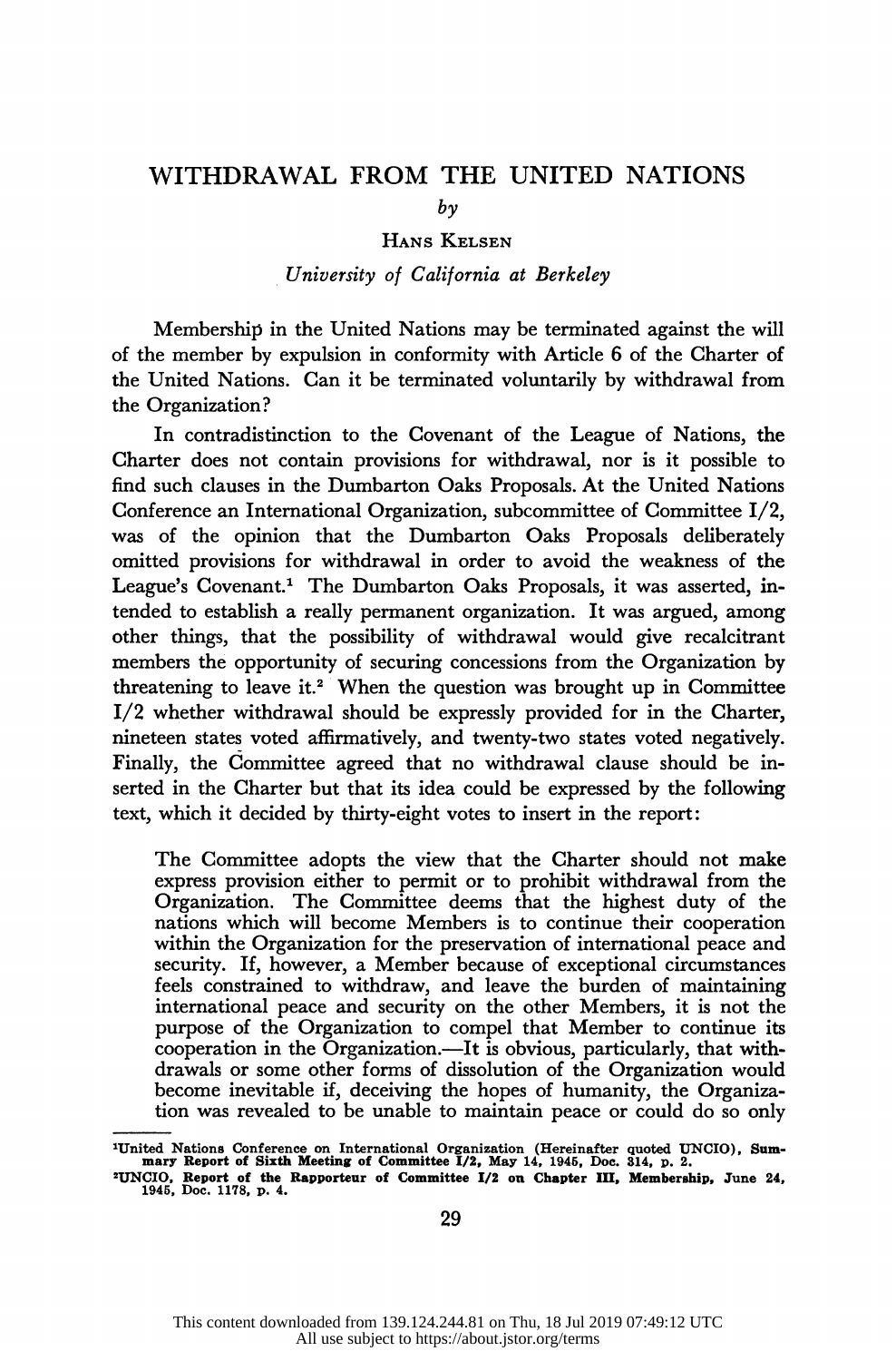at the expense of law and justice.-Nor would a Member be bound to remain in the Organization if its rights and obligations as such were changed by Charter amendment in which it has not concurred and which it finds itself unable to accept, or if an amendment duly ac cepted by the necessary majority in the Assembly or in a general conference fails to secure the ratification necessary to bring such amendment into effect.—It is for these considerations that the Com mittee has decided to abstain from recommending insertion in the Charter of a formal clause specifically forbidding or permitting with drawal.3

 According to this commentary which was included in the report of Com mission I to the plenary session of the Conference, any Member has the right to withdraw from the Organization "because of exceptional circum stances." Who, however, is competent to decide the question as to whether "exceptional circumstances" exist? Since the Charter does not confer this competence upon a special organ any Member is authorized to decide this question for itself. That means that any Member has-according to the commentary given by Committee  $I/2$ —the right to withdraw from the Organization whenever it deems it necessary to withdraw. It is true that the commentary tries to explain somehow the vague term "exceptional circumstance" by illustrating its meaning by some examples. Thus, the first case cited for such exceptional circumstances would arise if "the Organiza tion was revealed to be unable to maintain peace or could do so only at the expense of law and justice." Again, the question may be asked as to who is competent to decide that the Organization was unable to maintain peace; and again the answer is that any Member has the right to decide this question for itself. The second example of "exceptional circumstances" is that a Member's "rights and obligations as such were changed by Charter amendment in which it has not concurred." This opinion, however, is in open contradiction to Articles 108 and 109 of the Charter, according to which amendments to the Charter shall come into force "for all Members of the United Nations" when they have been adopted by a vote of two thirds of the members of the General Assembly or recommended by a two thirds vote of the General Conference, and ratified in accordance with their respective constitutional processes by two-thirds of the Members of the United Nations, including all the permanent members of the Security Council. The amendment is binding not only upon the Members which have voted for it or recommended it and ratified it, but also upon all the other Members. A Member has no better right to withdraw because it is unable to accept the amendment than to withdraw because it does no longer accept any provision of the original Charter. That a Member with draws from the Organization means-if not expressed in this figurative

 <sup>3</sup>Ibid., p. 5.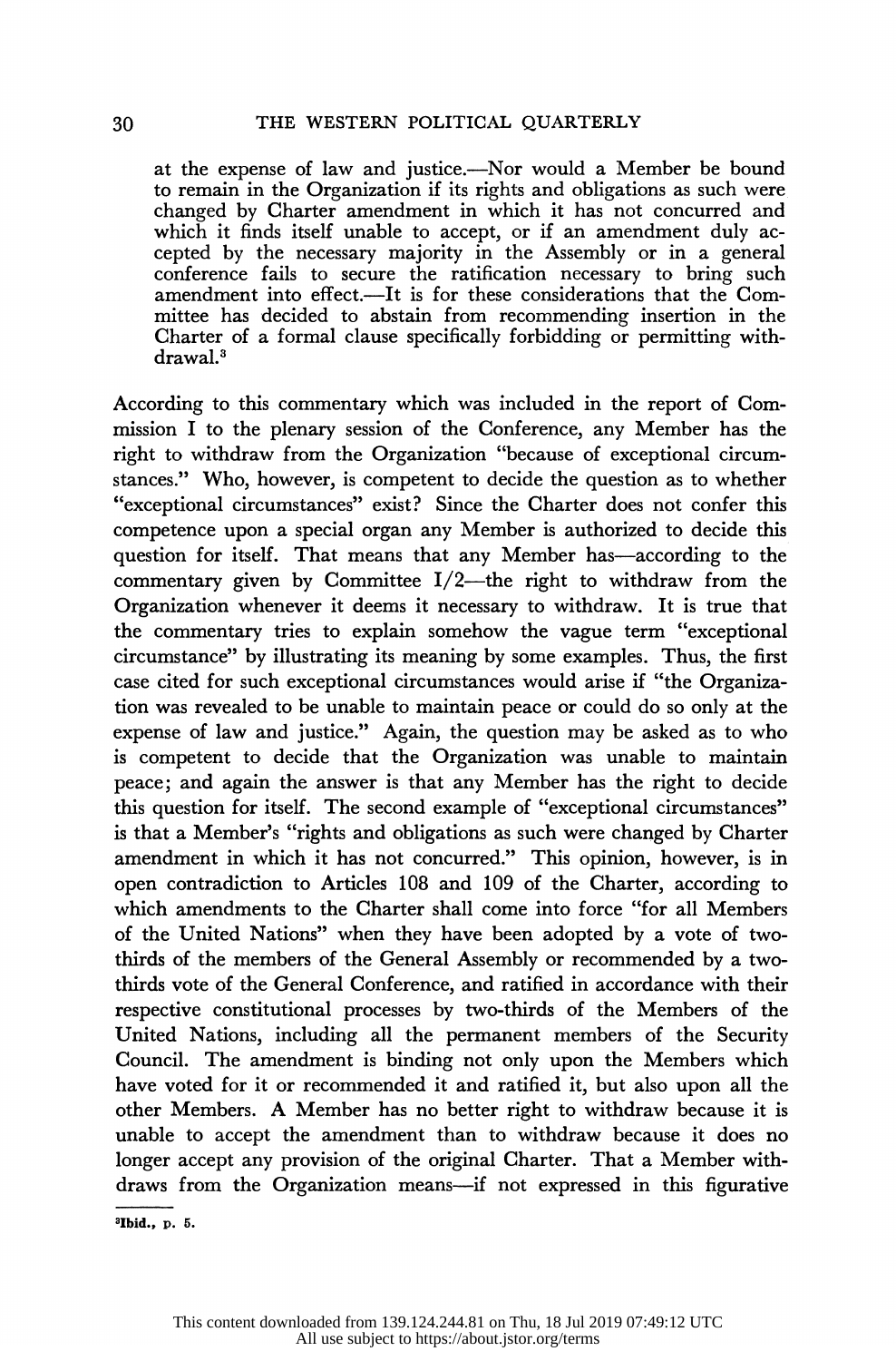term-that a state terminates, in relation to itself, by a unilateral act the binding force of a treaty. According to the text of the Charter, there is no difference between the binding force of the provisions of the original Charter and the binding force of the provisions of an amendment duly accepted in accordance with Article 108 or Article 109.

 It is difficult to understand the third example, which refers to a case when "an amendment duly accepted by the necessary majority in the Assembly or in the General Conference fails to secure the ratification necessary to bring such amendment into effect." If the amendment does not come into effect, the legal situation is unchanged. A Member which votes for or recommends an amendment because it considers it desirable may wish to withdraw if the amendment fails to secure the necessary ratifica tion;<sup>4</sup> but the commentary of Committee  $I/2$  does not restrict the right of withdrawal to Members which voted for, or recommended the amendment and ratified it. After an amendment adopted by the General Assembly in conformity with Article 108, or recommended by the General Conference in conformity with Article 109 has failed to secure the ratifications necessary to bring such amendment into effect, every Member has-according to the wording of the interpretation given by Committee  $I/2$ —the right to with draw. The question is only as to when this right comes into existence. Since the Charter does not prescribe a certain period of time within which an amendment is to be ratified, and since it does not exclude the possibility of ratifying an amendment even years after its acceptance by the General Assembly or the General Conference, it is hardly possible to fix a certain time when an amendment has failed to secure the necessary ratifications.

The commentary of Committee  $I/2$ , according to which any Member of the Organization has the right to withdraw by a unilateral act, is not quite consistent with the Principles of the Charter. For the purpose of such withdrawal is to get rid of the obligations imposed upon the Member by the Charter, especially those imposed by an amendment in which the Mem ber has not concurred. This purpose, however, cannot be reached by with drawal since, according to Article 2, Section 6, non-Members are under the obligations established by the Charter, or by an amendment to the Charter, just as are Members. If the Security Council considers withdrawal of a Member to be a threat to the peace, it may, according to Article 39, recom mend to the Member to refrain from withdrawing, and, in case of non compliance with this recommendation, take enforcement measures; or the Security Council may take enforcement measures without previous recom mendations, and, by doing so, it may compel the state to remain a Member.

<sup>&</sup>lt;sup>4</sup>In this sense the commentary of Committee I/2 has been interpreted in the Hearings before the Senate Committee on Foreign Relations, p. 240. To the question of a Senator: "If the United States proposed an amendment whi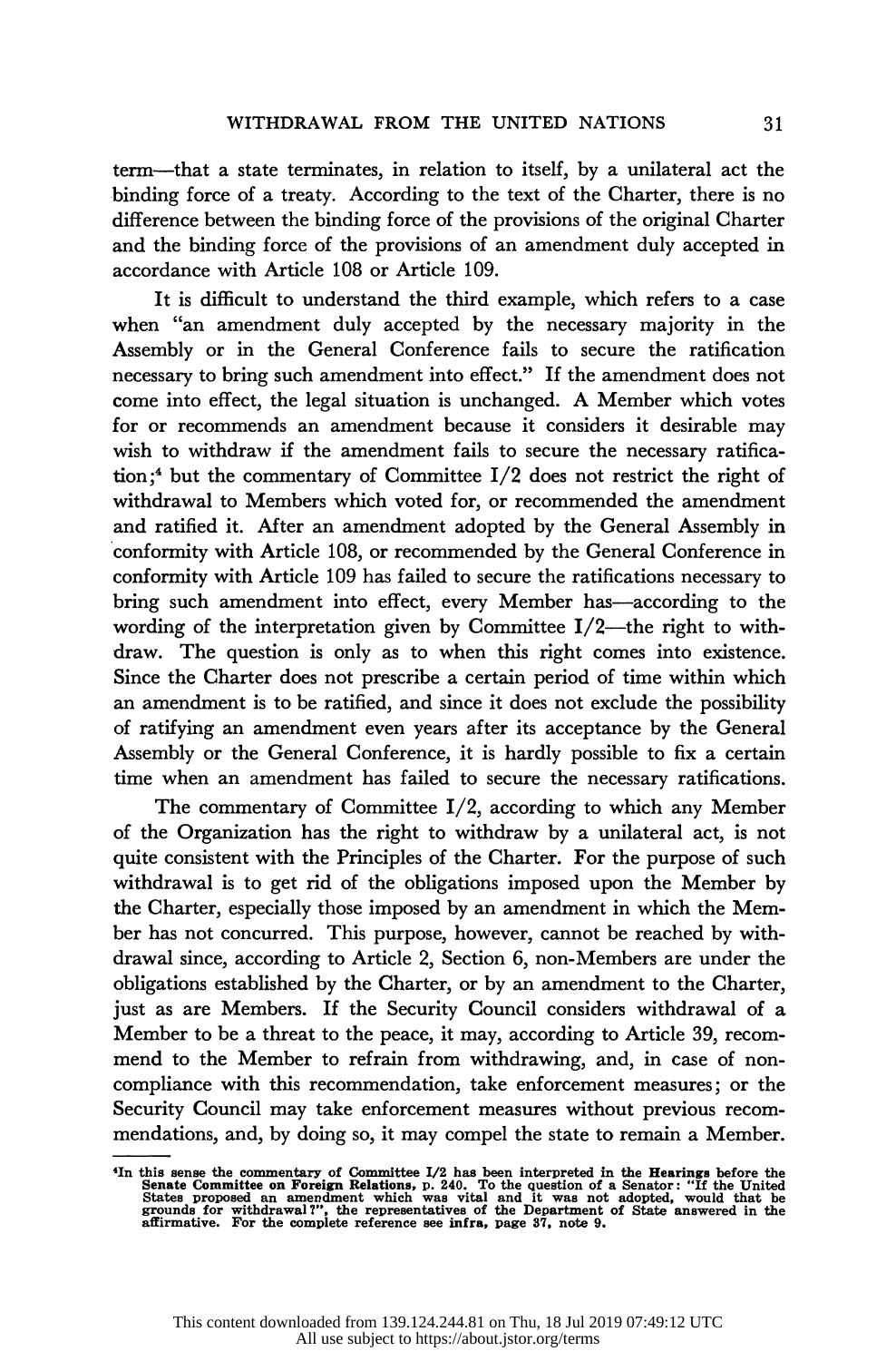Hence, the statement of the commentary that "it is not the purpose of the Organization to compel that Member to continue its cooperation in the Organization," is incompatible with the possibilities established by the wording of Article 39 of the Charter.

 When, on June 25, 1945, the report of Commission I embodying the commentary of Committee 1/2 was presented at the Ninth Plenary Session of the Conference, the delegate of the Soviet Union dissented by declar ing that:

 The opinion of the Soviet Delegation is that it is wrong to condemn beforehand the grounds on which any state might find it necessary to exercise its right of withdrawal from the Organization. Such right is an expression of state sovereignty and should not be reviled, in advance, by the International Organization. May I cite as an example of un conditional acknowledgment of this right of sovereign states Article 17 of the Constitution of U.S.S.R., which reads as follows:  $\frac{10}{100}$ Union Republic is reserved the right freely to secede from U.S.S.R." It is common knowledge that this right is a most striking manifestation of democracy on which the organization of the Soviet State is founded. The U.S.S.R. is formed on the basis of voluntary accession. It would be still less justifiable to condemn in advance the reasons for a state's withdrawing from the International Organization, which is also founded on voluntarily participation of sovereign states. To deny or to revile such a right would be a violation of principles of democracy and sovereignty<sup>5</sup>

 According to the view of the delegate of the Soviet Union, the right of withdrawal is a consequence of the principle of democracy as well as of the principle of sovereignty. This opinion, however, was not shared by Com mittee 1/2, which, in its commentary, did not deduce the right of with drawal from the sovereignty of the Members. The commentary speaks only of withdrawal under "exceptional circumstances." But the Rapporteur of Commission I in its meeting held on June 23, 1945, introduced the com mentary by saying:

 The Commission does not recommend any text on withdrawal for in clusion in the Charter. However, the absence of such a clause is not intended to impair the right of withdrawal, which each state possesses on the basis of sovereign equality of the members.6

 The principle of "equality" of Members is in no way impaired if all the Members, large and small, do not have the right to withdraw from the Organization by a unilateral act. The same is true with respect to the principle of democracy in so far as the principle of democracy in the rela-

32

JUNCIO, Verbatim Minutes of the Ninth Plenary Session, June 25, 1945, Doe. 1210 P/20, p. 9. 6UNCIO, Verbatim Minutes of the Fifth Meeting of Commission I, Doe. 1187, p. 5.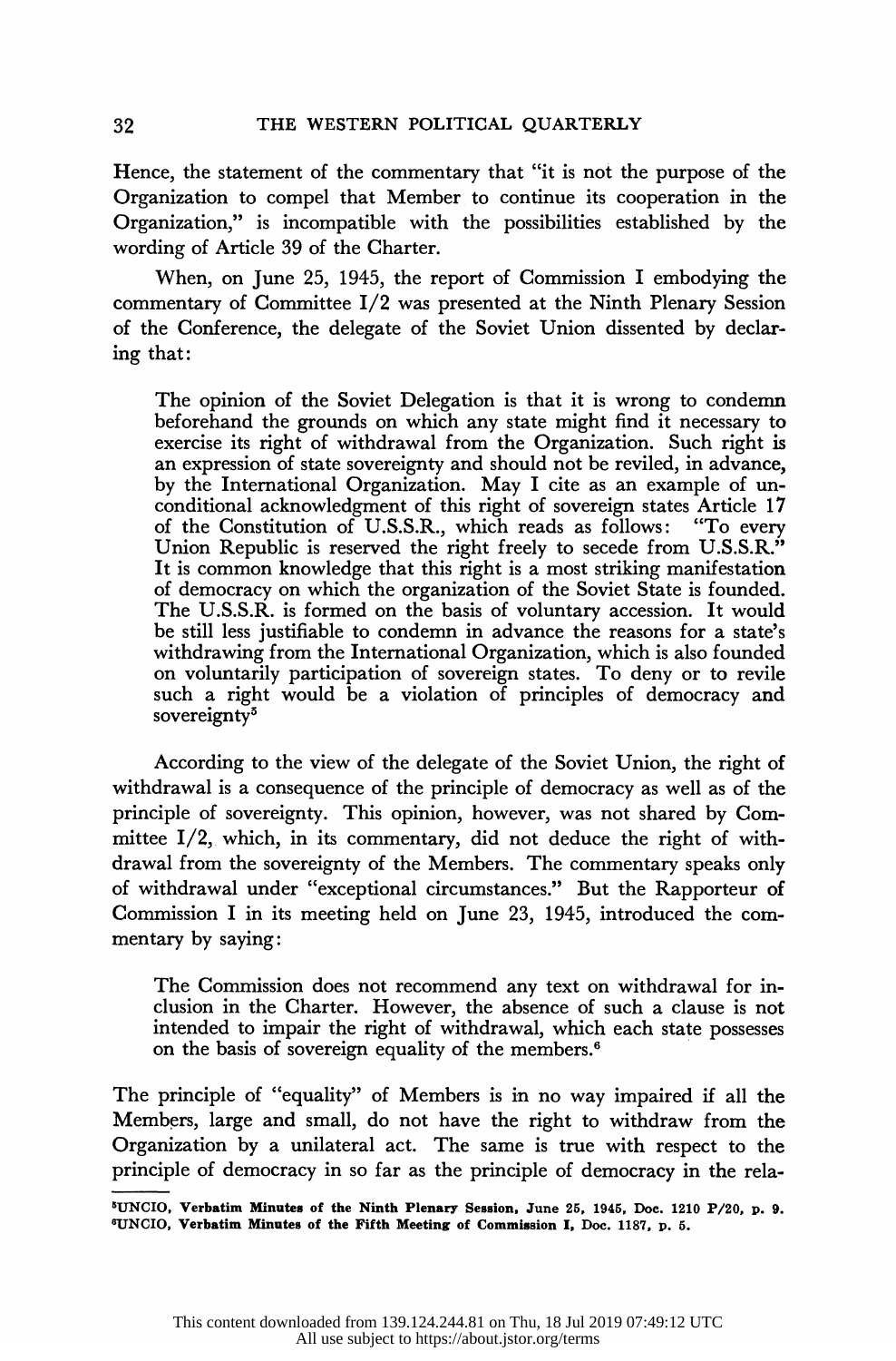tionship among states is identical with that of equality. Only if the concept of democracy is identified with anarchy (liberalism), that is to say, if free dom alone is supposed to be the basic principle of democracy, is such an interpretation possible. If Soviet Russia is a democracy, this democracy's basic principle is certainly not freedom, but—perhaps—equality.

 The statement of the delegate of the Soviet Union that the right of withdrawal is the expression of the Member's sovereignty is not confirmed by his reference to Article 17 of the Constitution of the U.S.S.R. The fact that the Constitution of the U.S.S.R. contains an express provision con ferring upon the members the right to secede is an argument against the doctrine that this right is an expression of sovereignty. If it were, no express provision conferring such right would be necessary. The insertion of Article 17 into the Constitution of the U.S.S.R. shows that the authors of the Con stitution were of the correct opinion that such an express provision is neces sary in order to give the members the right to secede. This right is not a consequence of their sovereignty; the members have it because it is con ferred upon them by the Constitution to which they are subjected as parts of a state. In Committee I/2 of the San Francisco Conference, the delegate of the Soviet Union declared to be in favor of a "frank statement in the Charter" concerning the right of withdrawal.<sup>7</sup> Such a statement would have been superfluous if the right of withdrawal is a consequence of sovereignty and if the Members, with regard to their status as "states," and in spite of their submission to the Charter, are considered as "sovereign."

 If sovereignty implies an inalienable right of withdrawing from the organization established by an international treaty to which a state is the contracting party, then sovereignty means that a sovereign state is bound by a treaty to which it is a party only as long as it pleases. Sovereignty, in this unrestricted sense of the term, is incompatible with any idea of international law binding upon the states. If the concept of unrestricted sovereignty, as advanced by the delegate of the Soviet Union, were really at the basis of the Charter, none of its provisions would have binding force upon the contract ing parties. It can hardly be denied that it is an essential function of the international organization established by the Charter to restrict the "sov ereignty" of the Members and, thus, to eliminate the idea of an unrestricted sovereignty, in spite of the wording of Article 2, Section 1, which proclaims "sovereign equality" of the Members as a principle of the Organization.

 The commentary on withdrawal included in the report of Commission I is of no legal importance. In order to get legal effect, that is to say, in order to have the character of an authentic interpretation of the Charter, it would have been necessary to insert the principles, expounded in the commentary,

 <sup>7</sup>UNCIO, Summary Report of the Twenty-eighth Meeting of Committee 1/2, June 19, 1945, Doc. 1086, p. 3.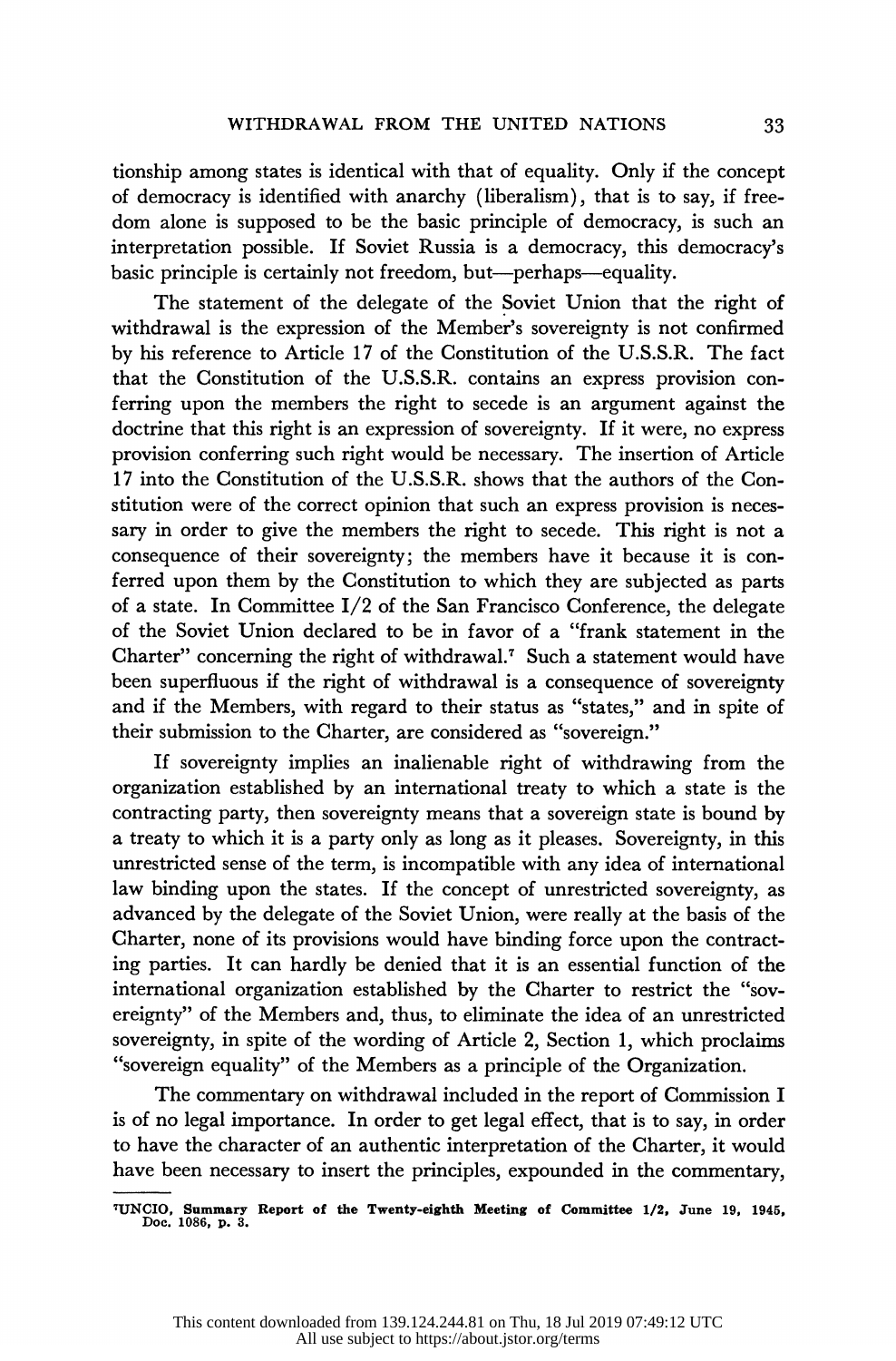into the text of the Charter, or to make them the substance of another treaty concluded by all the states which were contracting parties to the Charter, especially of a so-called additional protocol, to be formulated as a reservation attached to the signature or to the ratification. of these procedures was adopted.<sup>7a</sup> At the plenary session, during which the report of Commission I was presented to the conference, the leaders of the delegations were invited to vote on the Charter, the Statute of the International Court of Justice, and the Interim Arrangements. They were not invited to vote on the report of Commission I embodying the commentary on withdrawal. Besides, one Member of the Conference de clared expressly its dissent. The agencies competent to apply and to in terpret the Charter will not be bound by the commentary embodied in the report of Commission I. Hence, they will answer the question as to the right of withdrawal according to existing international law.

 It is a generally accepted opinion that an international treaty which is concluded with the purpose of setting up an everlasting condition of things cannot be denounced by a contracting party if this treaty does not provide for the possibility of unilateral withdrawal. The only exception to this rule admitted by some writers (but not by all) is the application of the clausula rebus sic stantibus. The question as to whether this clausula is a part of positive international law is much discussed. If this question is answered in the affirmative, the meaning of the clausula is supposed to be only that "a vital change of circumstances may be of such kind as to justify a party in demanding to be released from the obligations of an unnotifiable treaty."8 "Vital change of circumstances" means that the obligations stipu lated in the treaty imperil the existence of the party which demands to be released. When a state is of the opinion that a vital change of circumstances has occurred, it must first request the other party or parties to abrogate the treaty. If such abrogation, together with the suggestion to submit the case to an international court, is refused, the state may declare itself to be no longer bound by the treaty. In case a Member of the United Nations should intend to withdraw from the Organization because of a vital change of cir cumstances, it must request from the Organization to be released from membership, and if this request is refused, the dispute should be submitted to the principal judicial organ of the Organization, the International Court of Justice. But there is no provision in the Charter which authorizes the

Ta. As to the attempt to consider the right of withdrawal from the Organization as a multilateral reservation known to all the signatories before the exchange of ratifications, it should be Charter was an agreement expres

sOppenheim, Lassa F. L., International Law, Vol. I (Fifth Edition), New York, 1937, pp. 738 ff.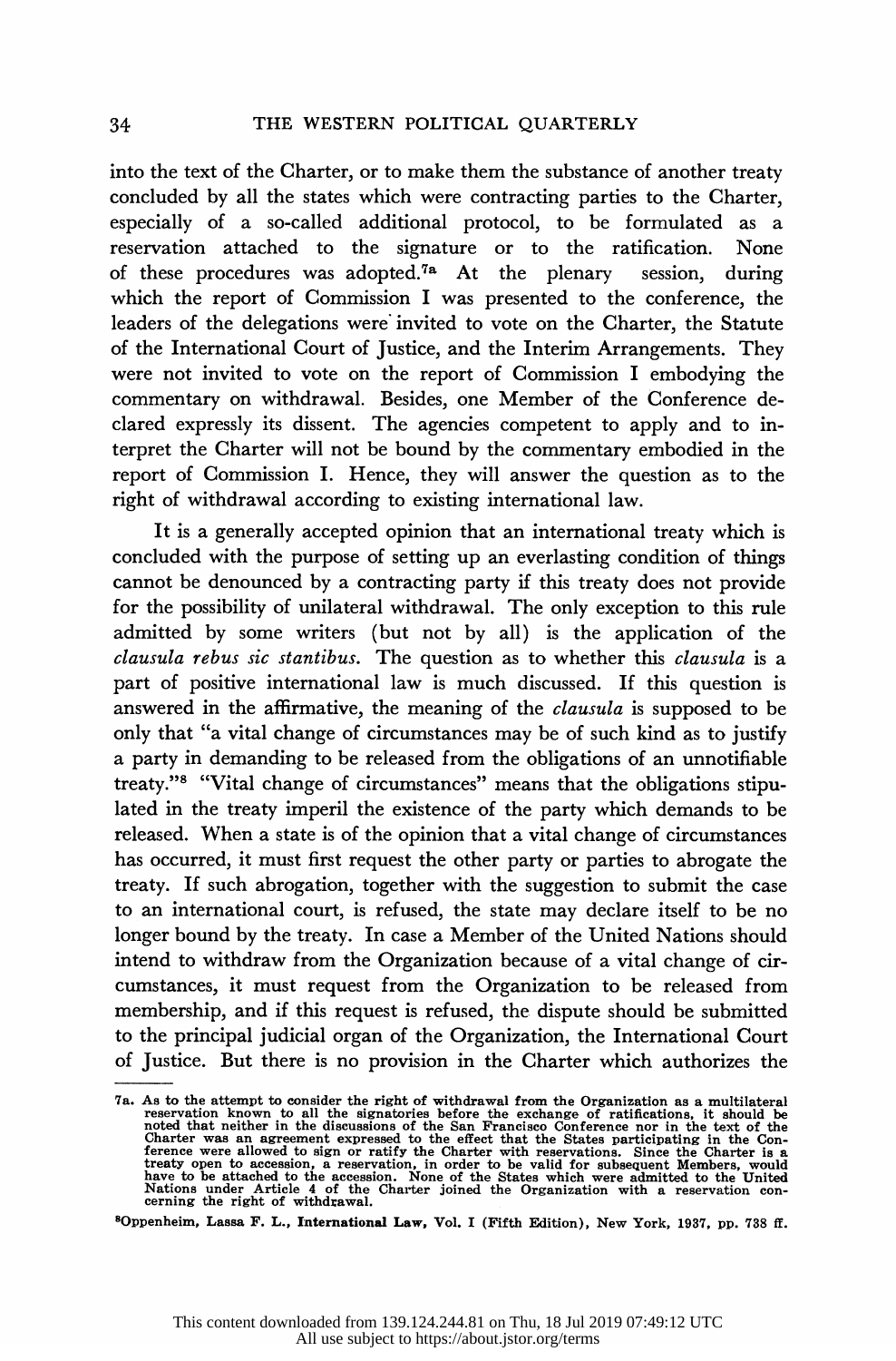Security Council or the General Assembly to release a state from member ship, and the International Court of Justice has no jurisdiction in a dispute between the Organization and a Member. The Member that wishes to withdraw has to address its request to all the other Members of the Organ ization; and the Member is allowed to exercise its right of withdrawal only after it has waited a reasonable period of time for an answer, unless the other Members suggest that the case be submitted to the decision of an international tribunal. This tribunal may be the International Court of Justice if the dispute is presented as a dispute between states, not as a dis pute between the Organization as such and its Members. In case the tri bunal does not decide that a vital change of circumstances has occurred, no right of withdrawal exists.

This analysis shows that the *clausula rebus sic stantibus* does not confer upon the Members the right of withdrawal as an expression of their "sover eignty"; nor does it confer the right to withdraw under "exceptional cir cumstances" as referred to in the commentary of Committee  $I/2$ . "Excep tional circumstances" are not at all identical with "vital change of circum stances." The fact, it is to be noted especially, that an amendment has been made without the consent of a Member, or the fact that an amendment voted for by a Member has not been made, cannot be interpreted to con stitute a vital change of circumstances of such a kind as to justify that a party be released from membership. For the change involved by these facts has been foreseen by the Charter whose function it is to establish a legal stability in spite of such changes.

 The commentary of Committee 1/2 refers only to the withdrawal of "Members" from the Organization, the term "Members" meaning members of the community constituted by the Charter in the narrower sense of the term, namely the states represented in the General Assembly. There exists, however, an international organization constituted by the Charter in the wider sense of the term, comprising as an integral part the Statute of the International Court of Justice. This is the total community of the United Nations, which is composed of two partial communities: the United Nations in a narrower sense, and the judicial community constituted by the Statute of the Court. A state may be a member of the judicial community of the United Nations (in the wider sense of the term) without being a member of the United Nations (in the narrower sense of the term). The problem of withdrawal may arise also for states which are only members of the judicial community. It has been completely ignored in the discussions on withdrawal at the San Francisco Conference. The answer to the question as to whether states which are members of the judicial community of the United Nations, but which are not "Members of the United Nations," may withdraw from the judicial community depends, in the first place, on the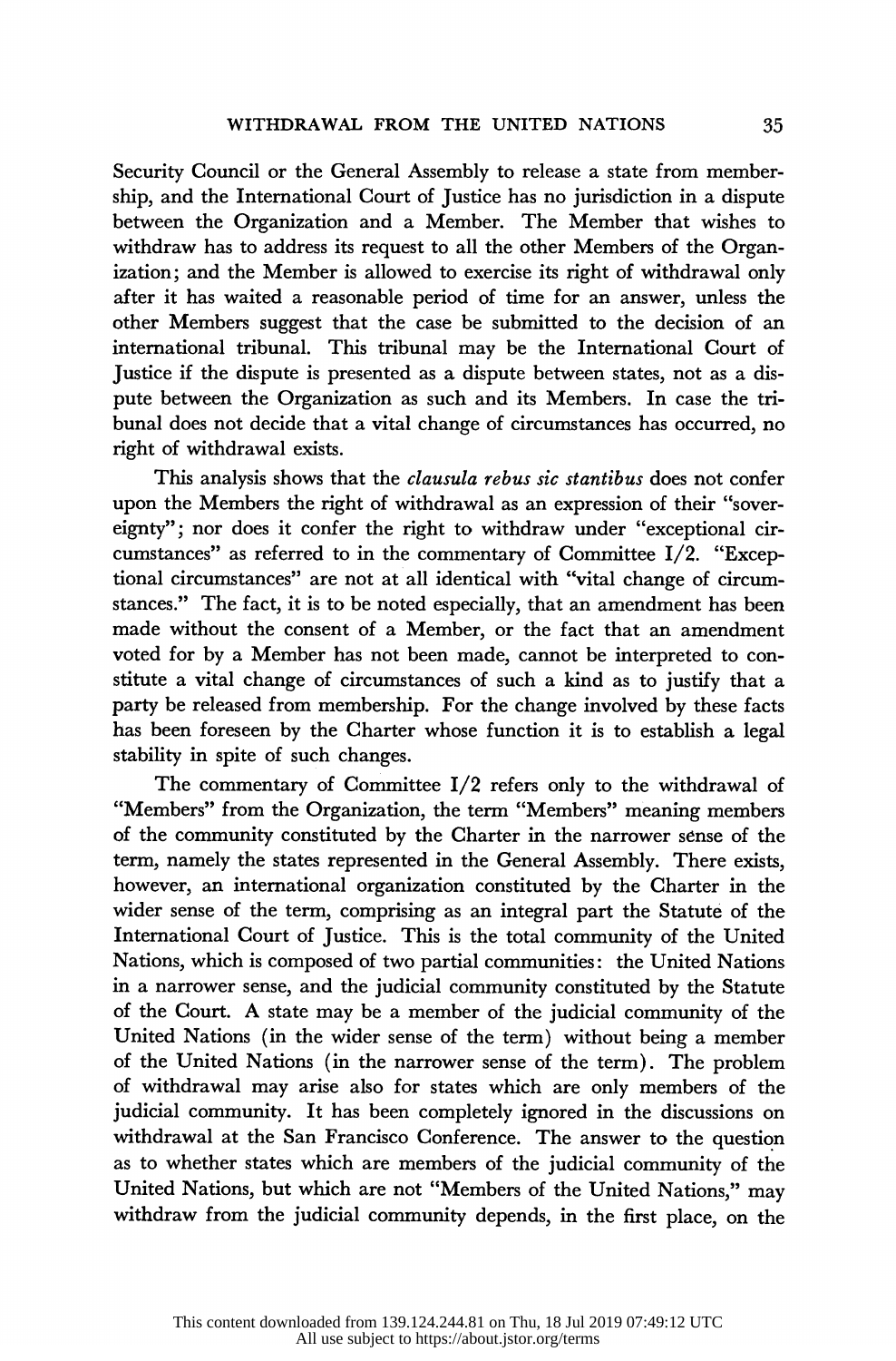contents of the conditions determined, under Article 93, section 2, of the Charter, by the General Assembly upon recommendation of the Security Council, as well as on the conditions laid down under Article 35, section 2, of the Statute by the Security Council. Those "conditions" may, or may not confer upon the state becoming a member of the judicial community the right of withdrawal from the community. If the condition referred to in Article 93, section 2, of the Charter and Article 35, section 2, of the Statute do not confer the right of withdrawal from the judicial community upon the states which are only members of this community, no such right exists, since neither the Charter nor the Statute stipulate such a right. However, if the interpretation of Committee I/2 is accepted, the principles laid down in this commentary may, by analogy, be applied also to the withdrawal from the judicial community constituted by the Statute.

 According to Article 93, section 1, the "Members of the United Na tions" are ipso facto parties to the Statute and hence members of the judicial community. Any such state is a member of two communities: of the United Nations as constituted by the Charter in the narrower sense of the term, and of the judicial community constituted by the Statute. Provided the "Mem bers of the United Nations" have the right of withdrawal in conformity with the commentary of Committee  $I/2$ , may this right be exercised only with respect to membership in the total community, or also with respect to each of the partial communities of which the total community is comprised? Is it possible to withdraw as a "Member of the United Nations," but not, at the same time, as a member of the judicial community, and vice versa? With respect to the League of Nations and the judicial community constituted by the Protocol of December 16, 1920, the same question was to be answered in the affirmative, at least in so far as withdrawal from the League was possible without withdrawal from the judicial community. If withdrawal from the judicial community was possible at all, it was certainly possible without withdrawal from the League. But neither the Protocol nor the adjoined Statute provided for the possibility of withdrawal. The mutual independence of membership in the two communities was the consequence of the fact that the Statute of the Permanent Court of International Justice was not an integral part of the Covenant, and that the League was an international community different from the one constituted by the Statute. However, the Statute of the International Court of Justice, although an integral part of the Charter, is nevertheless a relatively independent instru ment. It is subject to an amendment procedure not identical with that of the Charter. It is especially the fact that membership in the community con stituted by the Statute is possible without membership in the "United Nations" which makes the interpretation possible that a Member of the United Nations may withdraw from the judicial community only, or may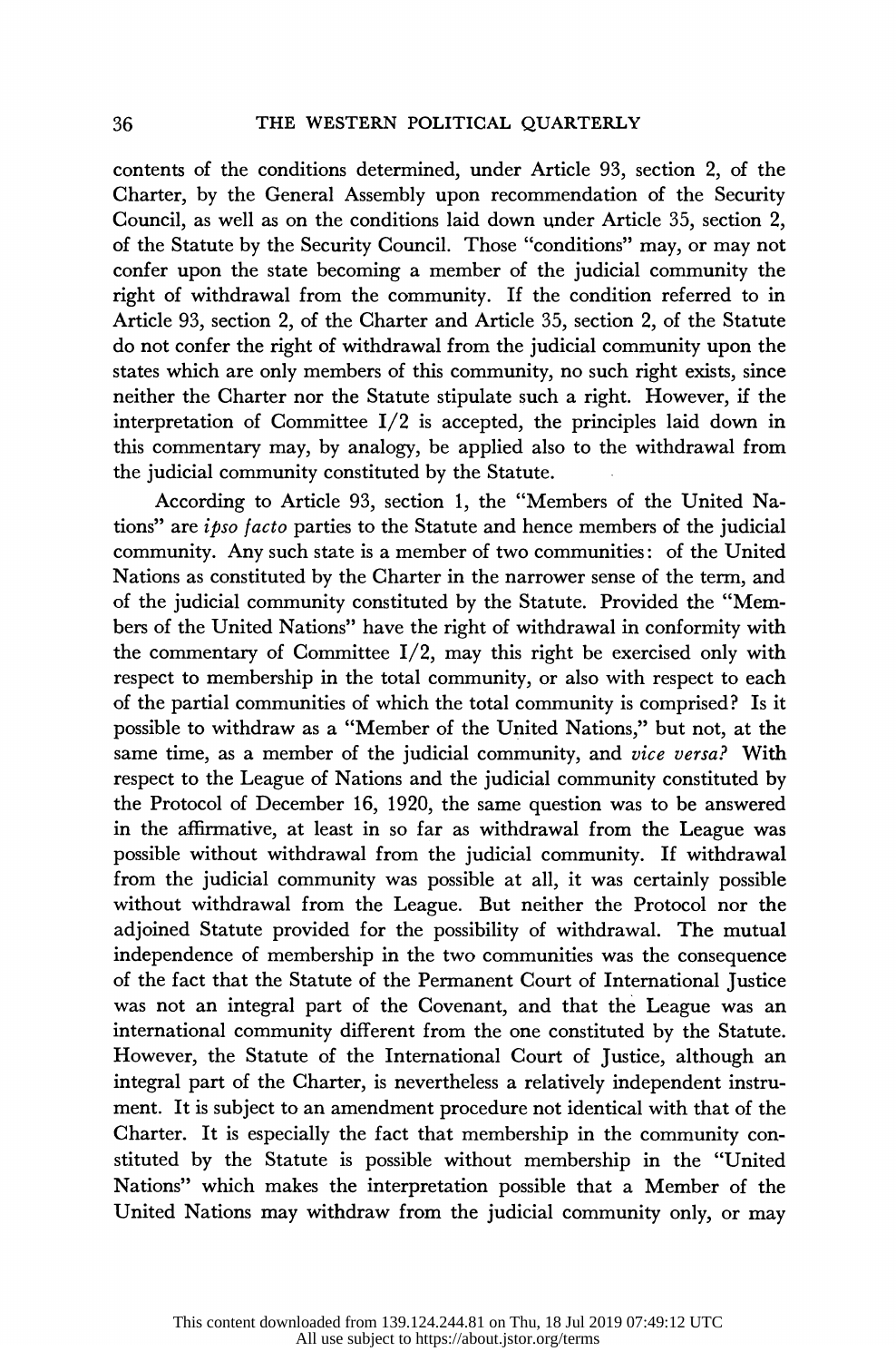withdraw from the United Nations (in the narrower sense) while remain ing, at the same time, a party to the Statute of the International Court of Justice. That a state may become a party to the Statute after having with drawn from the United Nations Organization cannot be doubted. If the right of withdrawal is considered to be the consequence of the Member's sovereignty, it is hardly possible to deny that a state may restrict the exercise of this right to any extent it likes. The "extraordinary circumstances" re ferred to in the commentary of Committee 1/2 may concern only the United Nations in the narrower sense, not the judicial community and vice versa. This is particularly true of the two examples of extraordinary circumstances mentioned in the Commentary. The "Organization" may be unable to maintain peace, but the Court may work satisfactorily; or the Court may be come an instrument of power politics instead of law and justice, while the "Organization" in the narrower sense may maintain peace in a satisfactory way. The amendment, whose acceptance or nonacceptance-according to the commentary-may be a cause of withdrawal, may be either an amendment to the Charter in the narrower sense, or an amend ment to the Statute, a fact which has been ignored by the commentary. If the states, "Members of the United Nations" and, at the same time, mem bers of the judicial community constituted by the Statute of the International Court of Justice, have a right of withdrawal at all, this right may be exercised separately with respect to each of the two partial communities.

 When the ratification of the United Nations' Charter was considered before the U.S. Senate Committee on Foreign Relations, the problem of withdrawal from the Organization was discussed at length. One of the chief official advisors of the United States Delegation to the San Francisco Con ference, Mr. Dulles, declared, when testifying before the Senate Committee, that:

 It was my view from the beginning, and I so advised the United States delegation, that under the original Dumbarton Oaks proposals, where there was no provision either to allow withdrawal or to veto withdrawal, it followed, as a matter of law, that there was a right of withdrawal, the reason being that the agreement was not of a type which in any sense merged the member states into a new government or under which they give up any of their independence. That being so, the arrangement was in the nature of a joint adventure, you might say, and not one whereby the member states lost their independence of ac tion in any respect by merging it and creating a new government, as was done under the Constitution of the United States. So it was and is my view that, quite apart from any interpretation, there is a general right of withdrawal.9

<sup>&</sup>quot;United States Congress-Senate Committee on Foreign Relations. Hearings before the Committee on Foreign Relations, United States Senate, 79th Congress. First Session, on the Charter of the United Nations for the Maintenanc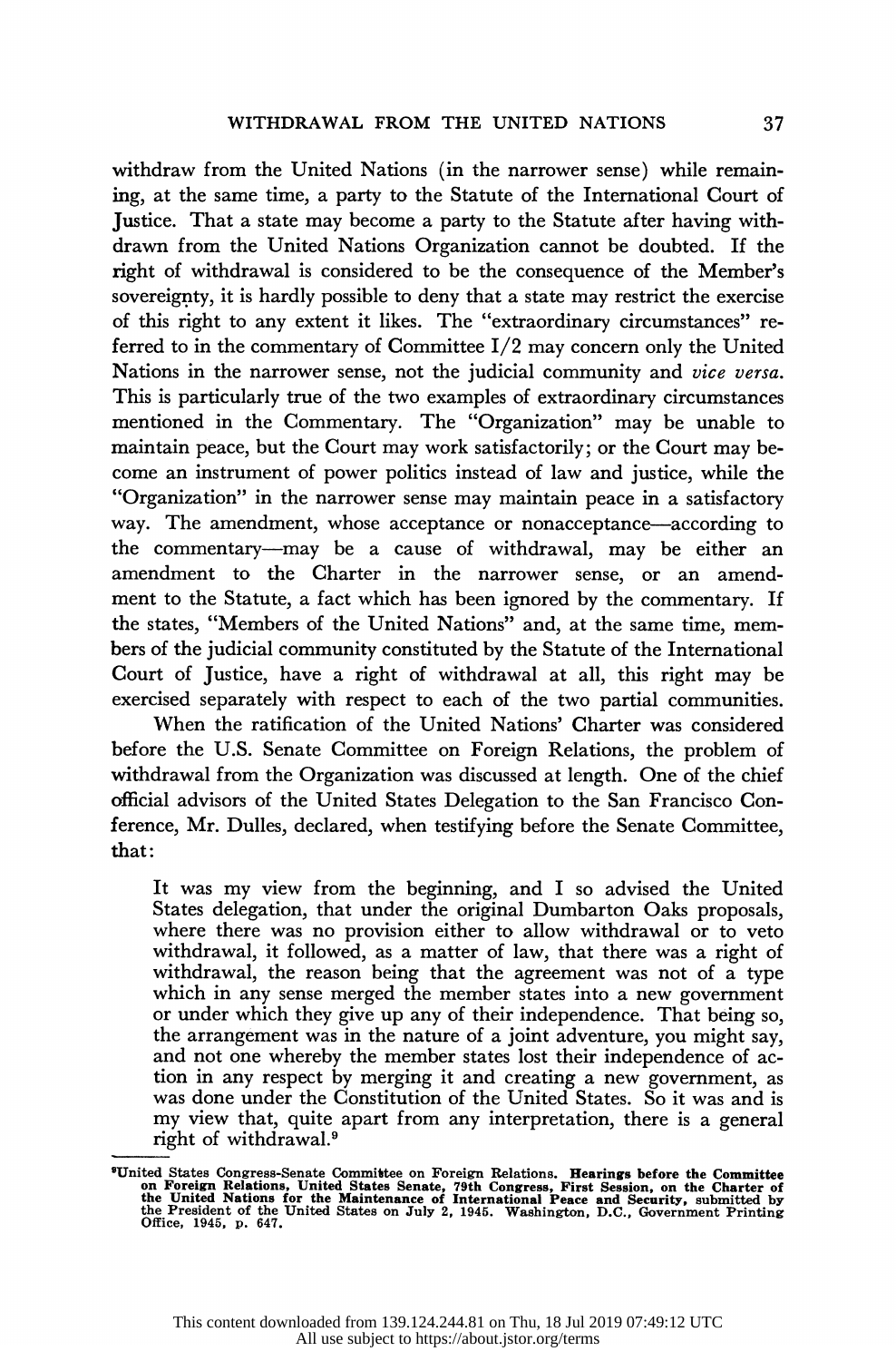It appears that Mr. Dulles' statement is in open contradiction to the opinion expressed during the San Francisco Conference by the subcommittee of Commission 1/2. It is also noteworthy that Mr. Dulles, while not using the term "sovereignty" in his testimony, expressed the same opinion as the delegate from the Soviet Union, namely, that the right of withdrawal is an expression of the Members' sovereignty.

 During the Senate hearings, the representative of the Department of State, Mr. Leo Pasvolsky, read the text of the commentary of Committee 1/2. Then, Senator George stated: "The implication is that a Member- Nation would not have the absolute right of withdrawal because he must make application justifying the request for withdrawal; is that right?" In reply to this question Mr. Pasvolsky, calling attention of the Committee to Article 2, section 6 of the Charter of the United Nations, said: "There flows from that the proposition that withdrawing from the Organization does not relieve a state of the obligation to live up to its responsibilities stated in paragraph 6. The right of withdrawal of course remains, Senator George, but it has to be justified before the community of nations." As may be seen, Mr. Pasvolsky confirmed Senator George's interpretation that the commentary of Committee I/2 does not admit an "absolute right of with drawal" since a Member "must make application justifying the request for withdrawal." Then, Senator Vandenberg reminded the Committee: "Was not the unlimited right of withdrawal omitted, among other reasons, be cause in the experience of the League of Nations that was the escape clause which prospective aggressors always embraced"; whereupon Mr. Pasvolsky answered: "This is absolutely true," confirming Senator Vanden berg's statement that "the unlimited right of withdrawal" was "omitted."10

 To the question of Senator LaFollette "What would be the procedure, and who would determine whether the right to withdraw had been justi fied?" Mr. Pasvolsky answered: "It would be like any other procedure in the relationship between a Member state and the Organization." Although this answer did not specify the procedure, it admitted that a certain pro cedure must be followed to effectuate withdrawal. Then, Senator LaFollette asked: "Would it be decided by the Security Council or how would it be decided? What body would pass on it? Assume some nation made applica tion to withdraw; who would determine whether the reasons given were justified or not?" Mr. Pasvolsky's answer to this question was: "You see, there is no sanction in the Organization to hold a state as a Member. There is a power in the Organization to say whether or not the reasons which are advanced by the state are good and sufficient reasons."<sup>11</sup> Finally, Mr. Pasvolsky declared: "The question of mechanics, as to which body would

 <sup>?</sup>Ibid., p. 232 ff.

 <sup>&</sup>quot;This interpretation means that the Organization is given the power to decide whether a Member has or has not, in a concrete case, the right of withdrawal.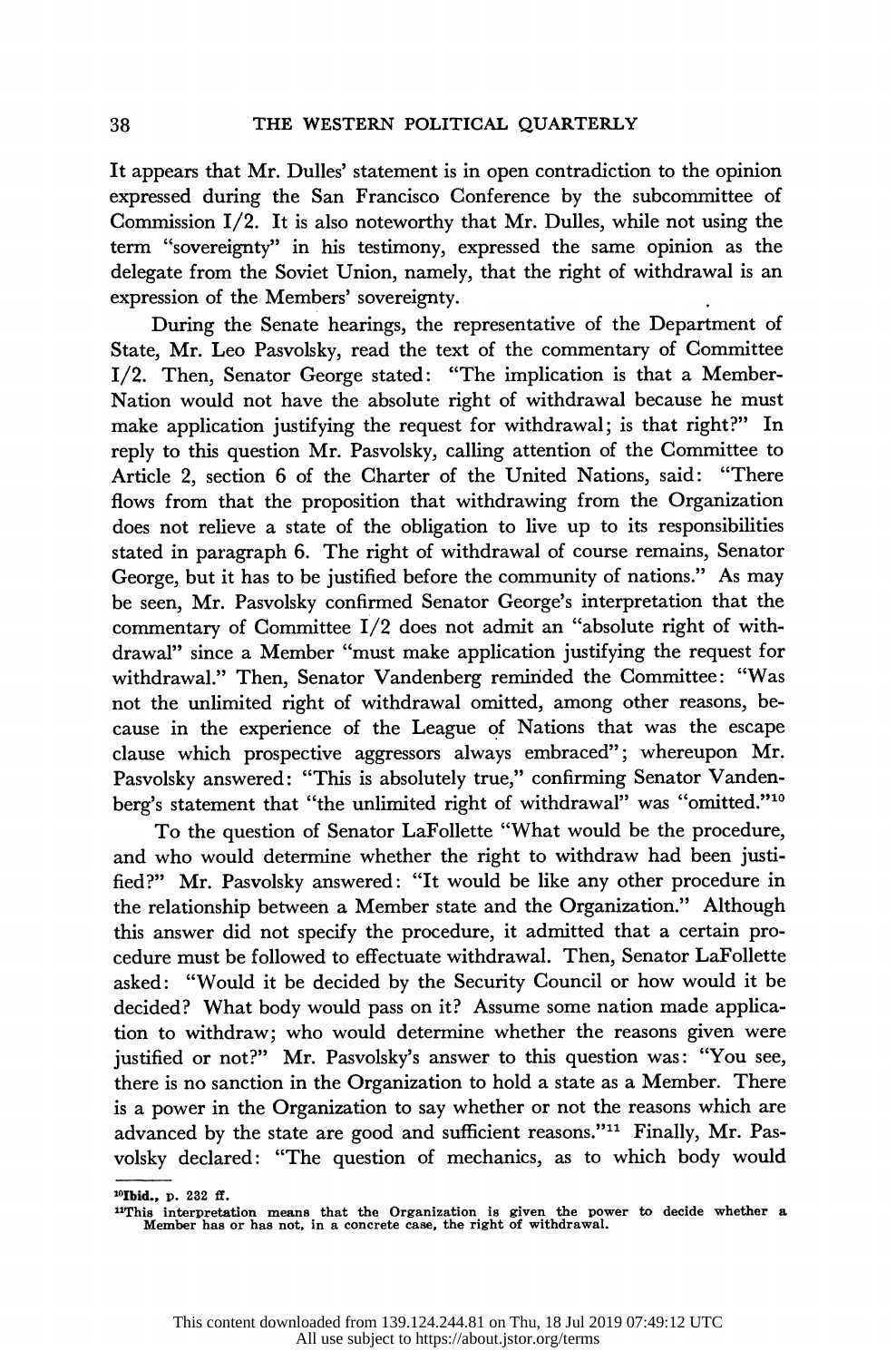handle that particular question and in what way, was not discussed. That was left for future determination. But I did want to call attention to the fact that in all matters relating to membership, the two organs act con currently." At that moment, the Chairman of the Committee, Senator Con nally, intervened and propounded an opinion in direct opposition to the one until now advocated by Mr. Pasvolsky. This part of the Hearings is so im portant that it shall be quoted at length.

 "The Chairman. Let me ask you a question right there: Is it not true that there is no application required if a nation desires to withdraw? More over, there is no specific procedure to be followed. The theory of the whole withdrawal proposal, as I understand it, was that the nation affected would have to be the judge of the circumstances which it claimed had altered its position, and the penalty would be simply a mobilization of world opinion as to whether its cause was a just one or an unjust one.

"Mr. Pasvolsky. That is quite right.

 "The Chairman. And that there was no compulsive power to keep a nation within the League if it desired to withdraw?

"Mr. Pasvolsky. That is right.

 "The Chairman. It was simply a question of leaving the world to judge whether they had adequate causes for withdrawal. They were the ones, however, to determine whether or not their circumstances had so changed as to make withdrawal justifiable.

"Mr. Pasvolsky. That is right."

 Later, Senator Tunnell asked: "In the absence of a surrender of the right of withdrawal, would not a sovereign state retain that right?"

"Mr. Pasvolsky. That is right.

 "The Chairman. That was the theory we proceeded upon, was it not? "Mr. Pasvolsky. That is right.

 "The Chairman. We proceeded upon that theory in drafting this report of the committee.

"Mr. Pasvolsky. That is right.

 "The Chairman. I sat in with the committee when that report was prepared.

 "Senator George. Then, Doctor, is it your answer that the Member state has an absolute right to withdraw?

"Mr. Pasvolsky. Yes, Senator.

"Senator George. Absolute?

"Mr. Pasvolsky. Yes.

"Senator George. Unqualified?

"Mr. Pasvolsky. Yes. But it is on notice that it will have to justify it.

 "Senator George. You mean that it might incur the displeasure of the peace-minded people of the earth?

"Mr. Pasvolsky. Yes, Senator."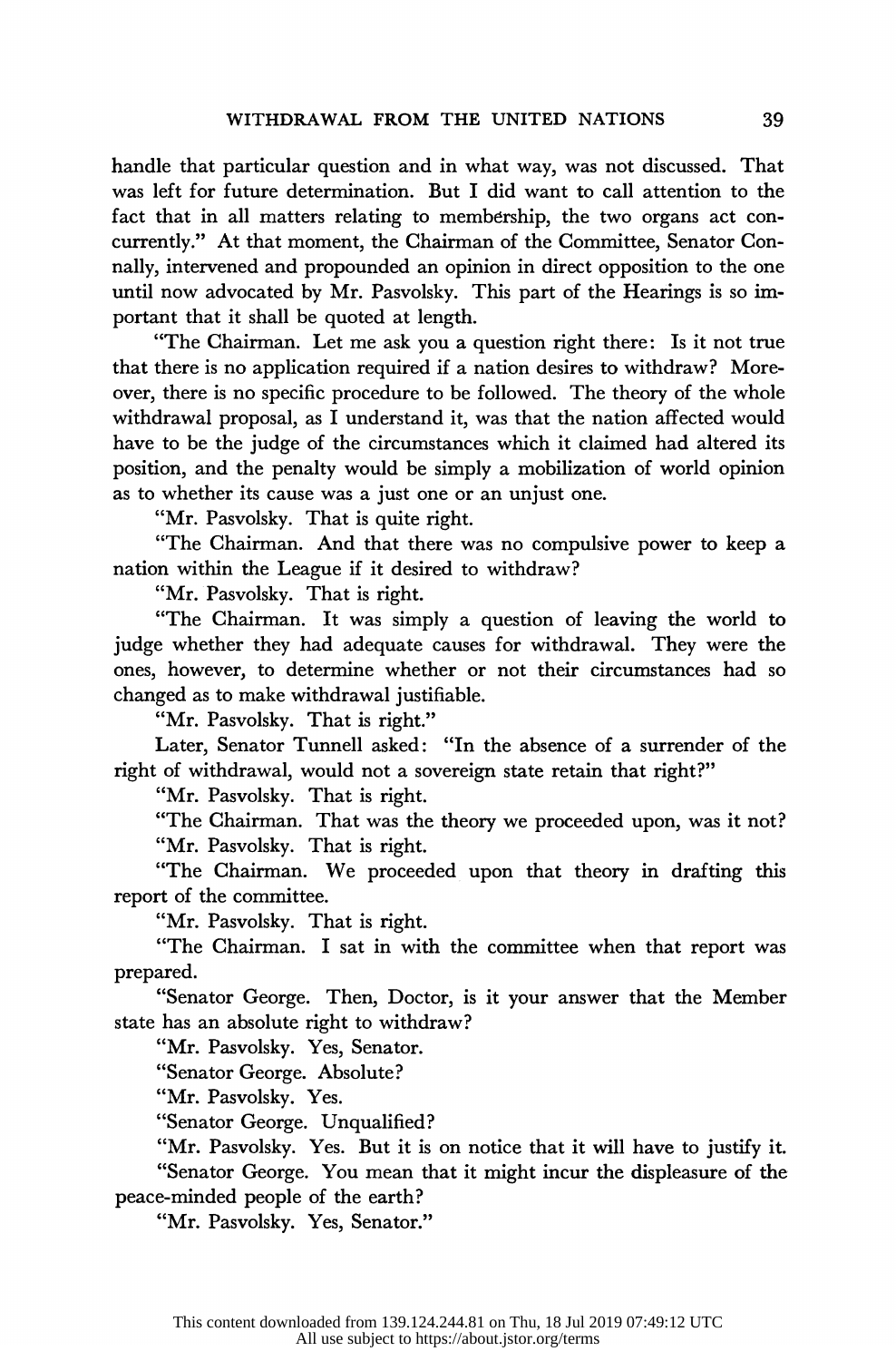At this point of the discussion the representative of the Department of State admitted an absolute right of withdrawal as a consequence of the Members' sovereignty.

 Next the effect of Article 39 of the Charter on the right of withdrawal was discussed. Senator Millikin asked: "If the Security Council found that a projected withdrawal threatened the peace and security of the world, what would happen so far as the nation is concerned that wanted to withdraw; would it be compelled to stay in or would it be allowed to withdraw and suffer penalties that any other nation might suffer if it threatened the peace and security of the world?", whereupon Mr. Pasvolsky answered: "That would depend upon the decision of the Security Council." This interpreta tion, it should be noted, means that the Security Council has the power to compel the state to remain a Member, or to allow it to withdraw and take enforcement action against it as a non-member; which is the only correct interpretation of Article 39. The consequence of this interpretation is, of course, that with reference to Article 39, there cannot be an absolute right of withdrawal. This was exactly the conclusion drawn by Senator Millikin, who said: "May it be fairly inferred from what you have said that there is no such thing as a unilateral withdrawal without action by the Security Council?" And later: "And it follows from that that the Security Council could bring coercive measures to stop the withdrawal?" The astonishing answer to this question was:

 "Mr. Pasvolsky. No; it could not bring coercive measures to stop the withdrawal. What it could do is to say that, 'Since you are no longer a Member and since some action of yours threatens the peace, you have got to put a stop to that action.' That it has a right to do irrespective of whether a state is one which used to be a Member and withdraws or never was a Member, so long as it is a non-Member.

 "Senator Millikin. In other words, the probable decree of the Security Council would be to come back into the Organization?

"Mr. Pasvolsky. Not necessarily."<sup>12</sup>

 Not necessarily; but possibly. Later, Mr. Pasvolsky declared: "I can not imagine that a sanction of forcing a state against its will, contrary to the official interpretation which I have just read, would be a measure adopted by the Security Council." But he admitted that "if the fact of withdrawal itself, in the opinion of the Security Council, resulted in a threat to peace," it would be treated "like any other incident that threatened the peace without respect to membership or whether the state came back in or whether it did not." This answer means that the Security Council may make any recommendation whatever, especially a recommendation to re frain from withdrawal, or that it may take enforcement measures against

 <sup>1&</sup>quot;Ibid., p. 234 ff.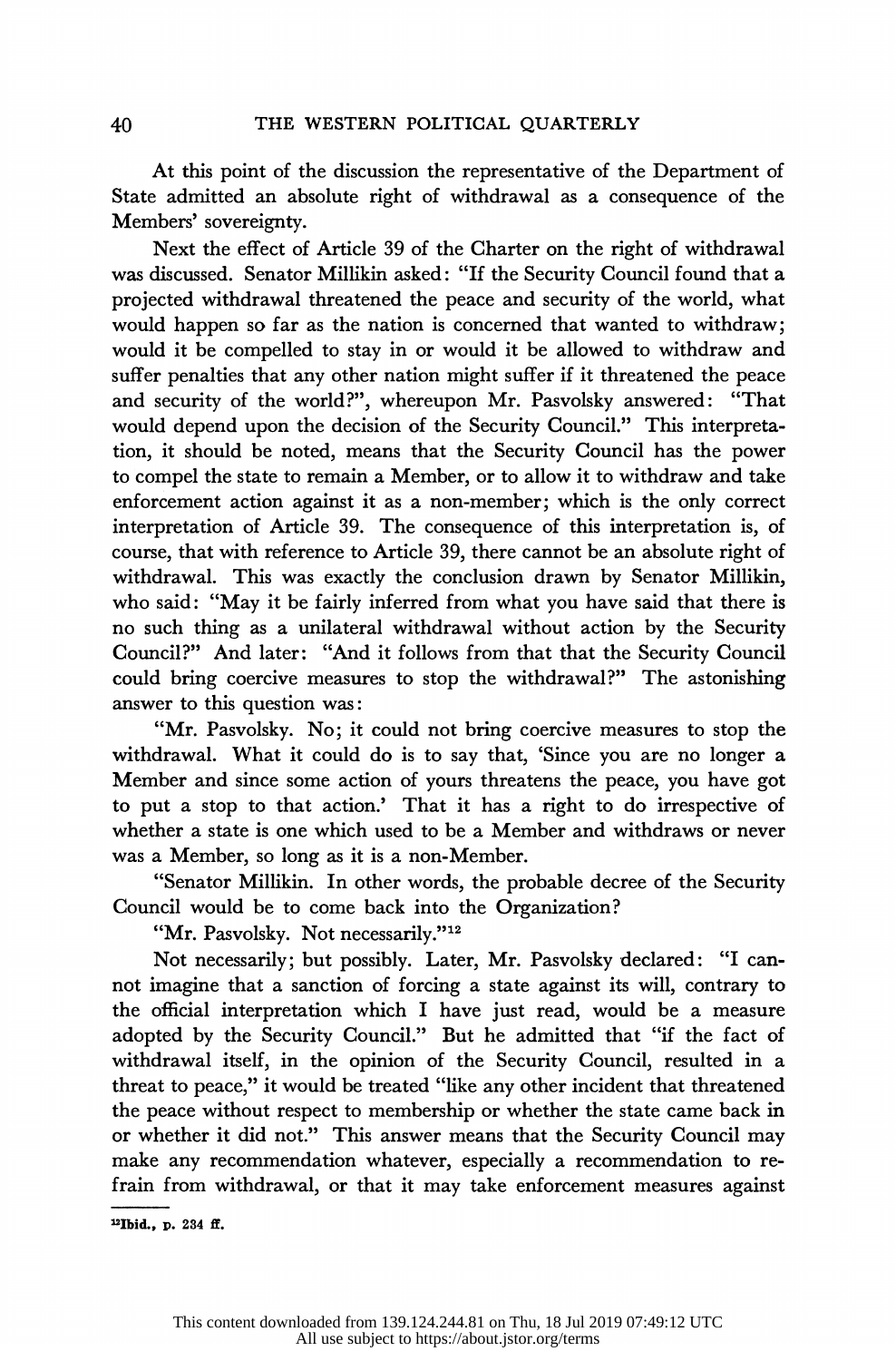the Member with the effect to compel the Member to remain within the Organization. Finally, Senator Barkley asked: "No resolution or action that the Council or the Assembly could take could prevent the Member's with drawal?" Mr. Pasvolsky answered: "That would be my view."13

 Another witness before the Senate Committee on Foreign Relations, Mr. Green H. Hackworth-at that time the legal advisor of the Depart ment of State, and now judge of the International Court of Justice- also testified on the question of withdrawal. He expressed the opinion that any Member of the United Nations has the right to withdraw for certain rea sons. His first statement was this:

 I think that the very fact that the matter was discussed and it was decided not to incorporate a provision in the Charter with respect to withdrawal, and the further fact that the working committee, and later, the full Commission, approved a statement that it was not the purpose of the Organization to compel Members to continue in coopera tion with it, shows that the Conference recognized that a state should have the right to withdraw from the Charter. I do not think that there is any question about the authority of a State to withdraw under the circumstances indicated.

 According to this statement the Members would have a right to withdraw under certain circumstances. But finally Mr. Hackworth declared: "I do not think that this provision (the commentary of Committee  $I/2$ ) places any [Italics supplied] inhibition upon a state with respect to withdrawal.<sup>14</sup>

 In reply to the question as to the legal effect of the commentary on withdrawal inserted in the Report of the Rapporteur of Committee 1/2, Mr. Hackworth made the following statement:

 I say that for the reason that very frequently when treaties are entered into the parties interpret their provisions in separate documents. Some times they place their interpretations in protocol, annexed to the treaty. At other times they make them in other ways, as by exchange of notes and so forth. So that here you have, it seems to me, something that would stand on substantially an equal footing with the Charter itself, because that question was raised and was discussed and it was decided not to include anything in the Charter; but they agreed upon this formula which was approved by the working committee and by the Commission. I do not think that there is any question that any court of law would regard that as a legal interpretation of the right of the parties to withdraw.

 Then Senator Austin asked: "Whether it has not occurred to the judge that unless some state in the process of advising ratification of this treaty

 13Ibid., p. 326 ff. <sup>14</sup>Ibid., p. 347 ff.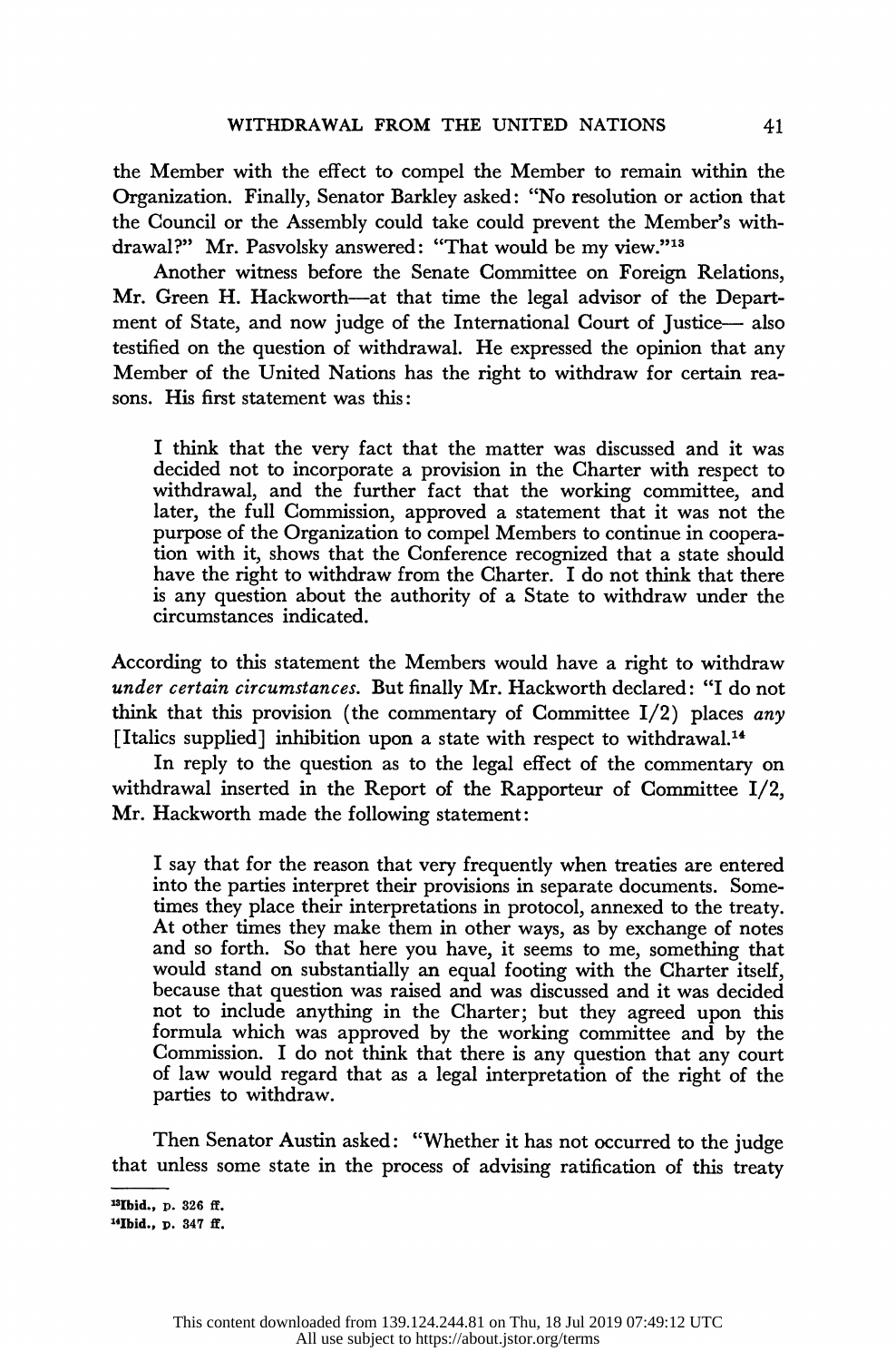expressly dissents to that provision, that provision is a part of their agree ment." Thereupon Mr. Hackworth answered: "I think that is a correct statement."<sup>15</sup>

 The fact that the working committee, and later the full Commission, approved the commentary on withdrawal is not equivalent to an inter national treaty on this subject. This is particularly true since the delegate of the Soviet Union formally expressed his dissent from the commentary, and since the United Nations Conference on International Organization as such did not vote on this subject. If "the Conference recognized that a state should have a right to withdraw from the Charter," it is difficult to under stand why a clear provision was not inserted in the Charter, as had been suggested by the delegate of the Soviet Union. Such a provision would have been. all the more necessary as there was evidently no agreement of opinions with respect to the legal effect of the silence of the Charter concerning the question of withdrawal. It is, perhaps, of interest to note in this connection the question of Senator Barkley addressed to Mr. Dulles, during the Hearing before the Senate Foreign Relations Committee. "Might I suggest," so asked Senator Barkley, "that what you attempted to do was that, whereas you did not prevent withdrawal, you did not wish to put in language that would encourage withdrawal without sufficient reason?" Thereupon Mr. Dulles answered: "That is correct."'6 If the rule concerning withdrawal formulated by the commentary is not an encouragement there was no reason not to insert this rule in the Charter.

 In his work, Digest of International Law, vol. V (1943), p. 299, Mr. Hackworth when dealing with the problem of withdrawal from a treaty, quotes the following passage from a memorandum transmitted by Assistant Secretary Olds to Senator Lenroot in connection with the question as to whether or not withdrawal from the Permanent Court of International Justice would be legally permissible:

 ... There is no implied right in any one party to a treaty to withdraw at will in the absence of specific provision for such withdrawal by de nunciation or otherwise or unless another party to the treaty has violat ed it so substantially as to justify its termination. While there can be no question that the United States would have the power to withdraw from the Permanent Court at any time, still distinction between the power to take such action and the propriety thereof can be clearly drawn. I feel, therefore, that to avoid the possibility of future misunderstanding, and particularly to strengthen the regard which should be had for inter national agreements, an appropriate reservation should be incorporated in the resolution by which the United States adheres to the Statute of the Permanent Court recognizing and reserving the right of the United States to withdraw from the Court.

 lIbid., p. 347. 6Ibid., p. 647.